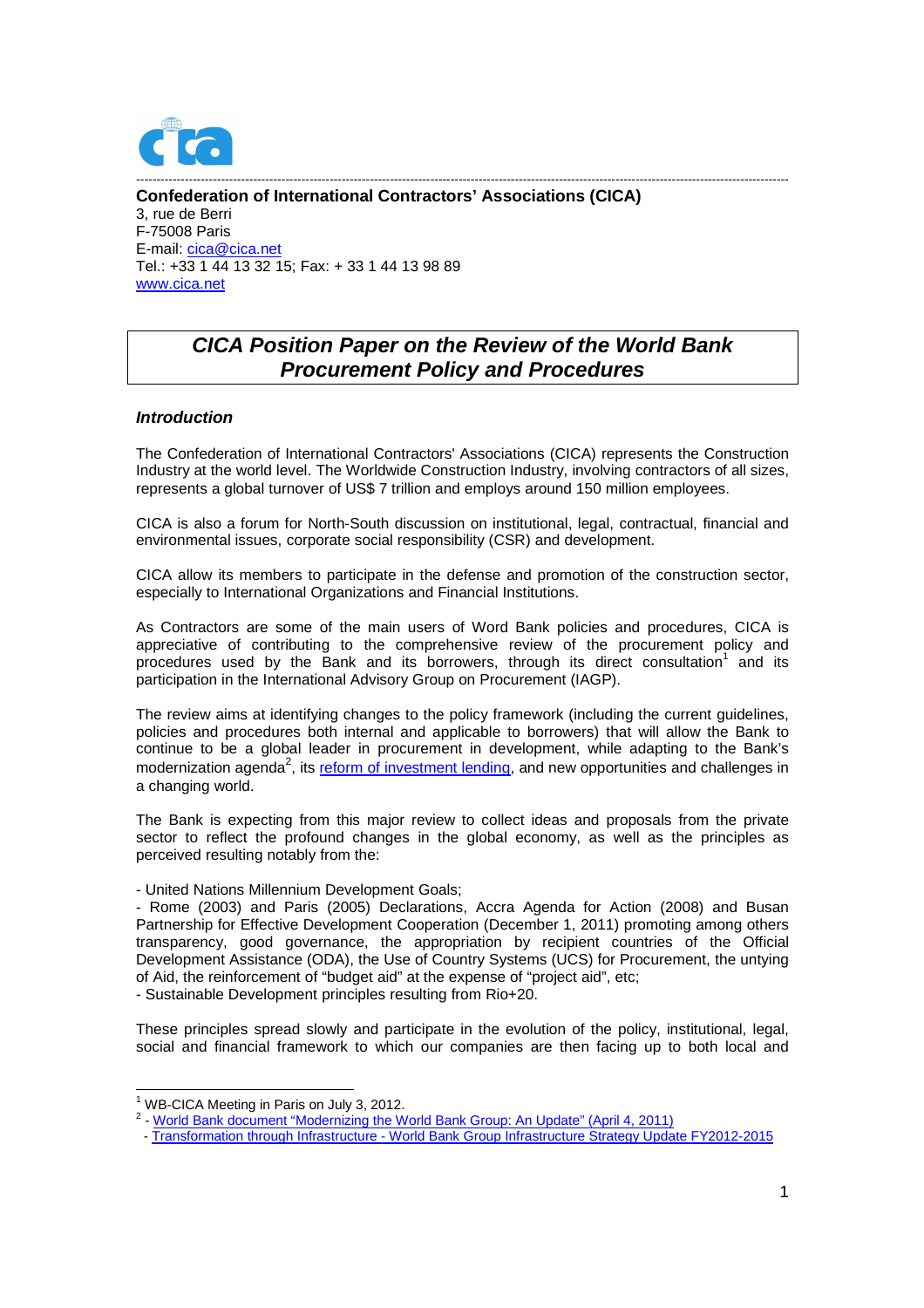

----------------------------------------------------------------------------------------------------------------------------------------------------------------- international level. These evolutions need to be reflected in the Bank's proposals for its Procurement Review.

To share our views and recommendations, CICA used the following questionnaire recommended by the Bank:

## **1. The analysis presented in the Initiating Discussion Paper captures the key issues and concerns that should be addressed in the review. Are there other challenges which the review should try to address?**

## $\frac{1}{2}$  Innovation

Even though care must be taken **not to encourage unnecessary sophistication**, CICA believes that innovation is insufficiently emphasized. Technical solutions are often locked by the tender itself. "Open" tenders allowing variants (as required under the ongoing reform of the EU Directives on Public Procurement) would promote innovation, **without dismissing the offer from local competitors**. Moreover, the Bank shall encourage a balanced co-contracting to promote the protection of all parties, allowing them to bear undue losses in solidarity.

Nevertheless, CICA recalls that if innovations are being sought, the Bank shall select the appropriate procurement model best responding to the innovation in question, but if a strict design-bid-build approach is used prohibiting the bidders to provide modifications, bids should be evaluated based upon the original design requirements.

In addition, advanced mechanisms of dispute resolution $3$  can support employment and training of local staff.

**CICA Recommendation: CICA suggests a large experimentation on the creation of an "innovation space" at the World Bank based on various practices already used.** 

**However, special attention should be paid on the specific needs of local businesses to also participate under conditions satisfying to the innovation process, but that should not become a barrier to market access for them.** 

### **Selection criteria**

The Bank must set higher standards for the selection or prequalification of the bidder (compliance requirements, managerial and technical capacity, provision of equipment and staff...).

To enhance the relevance of this measure, it would be advisable that the Bank provides a uniform set of indicators, allowing for comparison of conditions among regions, and tracking improvements, creating an opportunity for intraregional knowledge transfers and collaboration.

#### **Corporate Social Responsibility (CSR):**

For CICA, a practical way to make progress in this field will be to have a contractual approach.

**CICA Recommendation: CICA recommends that the CSR performance level expected in these contracts, i.e. requirements over and above the respect of statutory obligations, should be detailed as much as possible by the client** 

 3 See also item on "Dispute avoidance and dispute settlement" detailed thereafter in pages 4-5 at the end of question 1.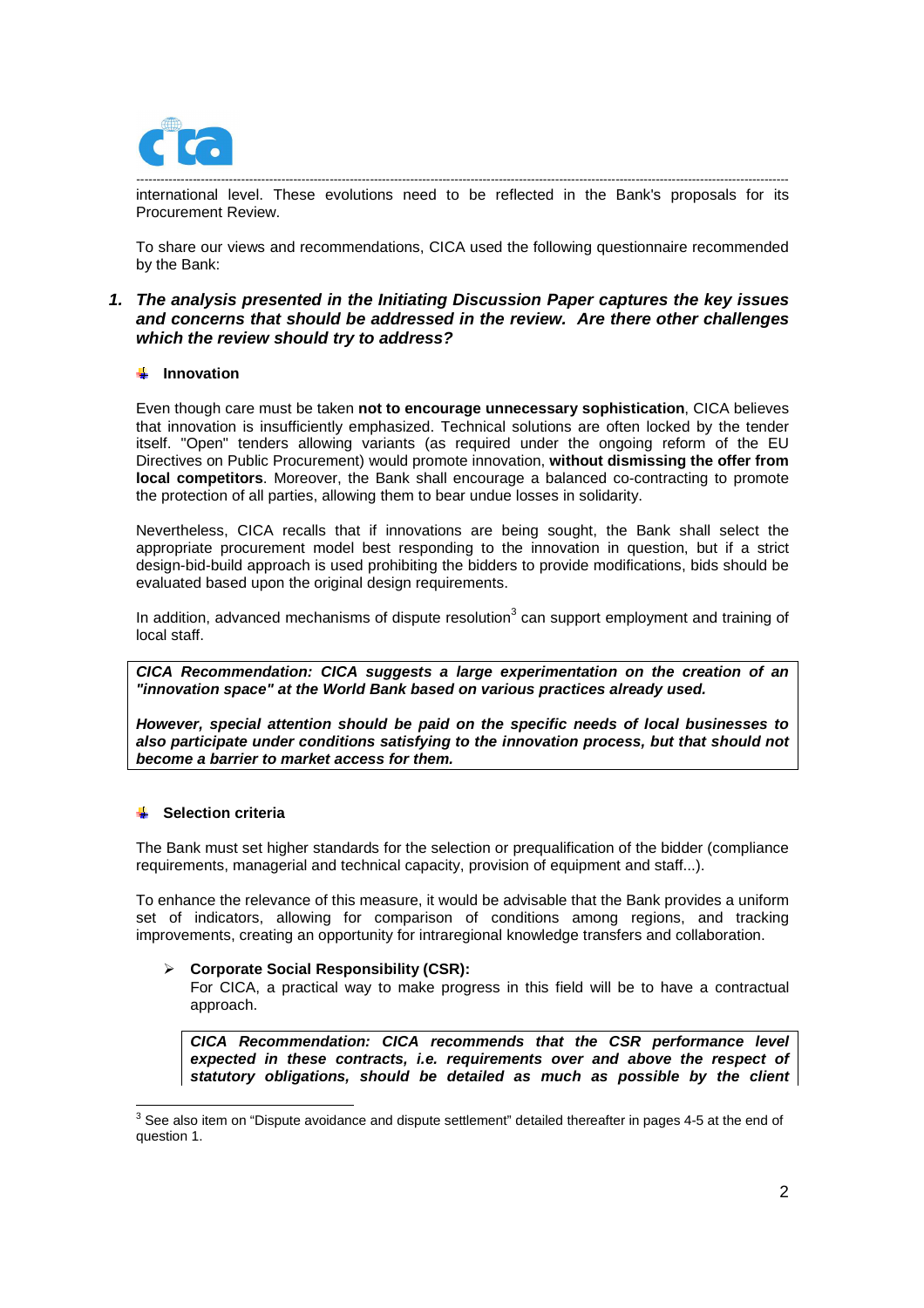

------------------------------------------------------------------------------------------------------------------------------------------------------------------ **(including conditions of work, accommodation, security, health and training, etc), by ensuring the direct link between the subject matter of the contract and the requirements for bidders, so that it can then be quantified and correspondingly priced by tenderers. This would contribute to competition taking place on a levelplaying field non discriminatory for local and foreign SMEs to maintain a large competition's environment. To do so, CICA requests the introduction of a control procedure during the construction phase.** 

**CICA questions the Bank if the bid evaluation and supervision criteria related to such issues should be included in the bank's procurement evaluation procedures or in what form if elsewhere.**

#### **Abnormal Low Tenders (ALT):**

Being resolutely against Abnormal Low Tender (ALT) because it does not contribute to the elevation of skills of the local construction industry, CICA suggests to the Bank to analyse the pros and cons of existing methods on the market to detect, examine and eliminate ALT whilst keeping tenderers' competitiveness. In CICA's opinion, the elimination of ALT, for which the low price has not been justified by the tenderer (voluntary undervaluation, error, other form of distortion of competition, etc), should be mandatory, provided that it is clear for all bidders before the tender process and that the process and the calculation formula is objective.

**CICA Recommendation: The Bank shall study the conditions of implementation of a mechanism, based on best practices, that allows the contracting authority to consider and treat Abnormal Low Tenders (ALT) so as to avoid conditions for unfair competition, fraud, corruption and underperformance, and consequently to contribute to the reinforcement of the capacity (technical and managerial) of the local construction industry and the proper use of Bank's funds.** 

**Improving the process of selection of consultants: Quality based selection** (selection also based on skills and not exclusively on the price).

CICA suggests that the Bank improves its Guidelines for the preparation of the Terms of Reference (ToR) and selection criteria of consultancy.

 $\Rightarrow$  organize and process a selection leading to ToR fully adapted to the objectives and realistic in terms of budget, timing and nature of the consultancy work.

#### **Conditions for success of Public-Private Partnerships (PPPs)**

Concessions and other PPP families (user fee vs. availability fee) are an effective response that can provide sustainable and adequate management of infrastructure and public services in developing countries and at lower cost over the duration of the project life cycle.

But a PPP, regardless of its family affiliation, is a contract for public services to be delivered with a long period of time, that's why it must be adapted to the objectives and be evolutive to take into account the changes of the socio-economic needs. This implies in most cases a different mechanism than that used for standard public procurement.

Without a better understanding of the key concepts (cf. Gold Standards of G20 High Level Panel on Infrastructure) properly disseminated and available to all and without an adequate institutional and legal framework and capacity of all stakeholders, it is not reasonable to expect to largely develop PPP pipelines announced, notably in Africa or Latin America.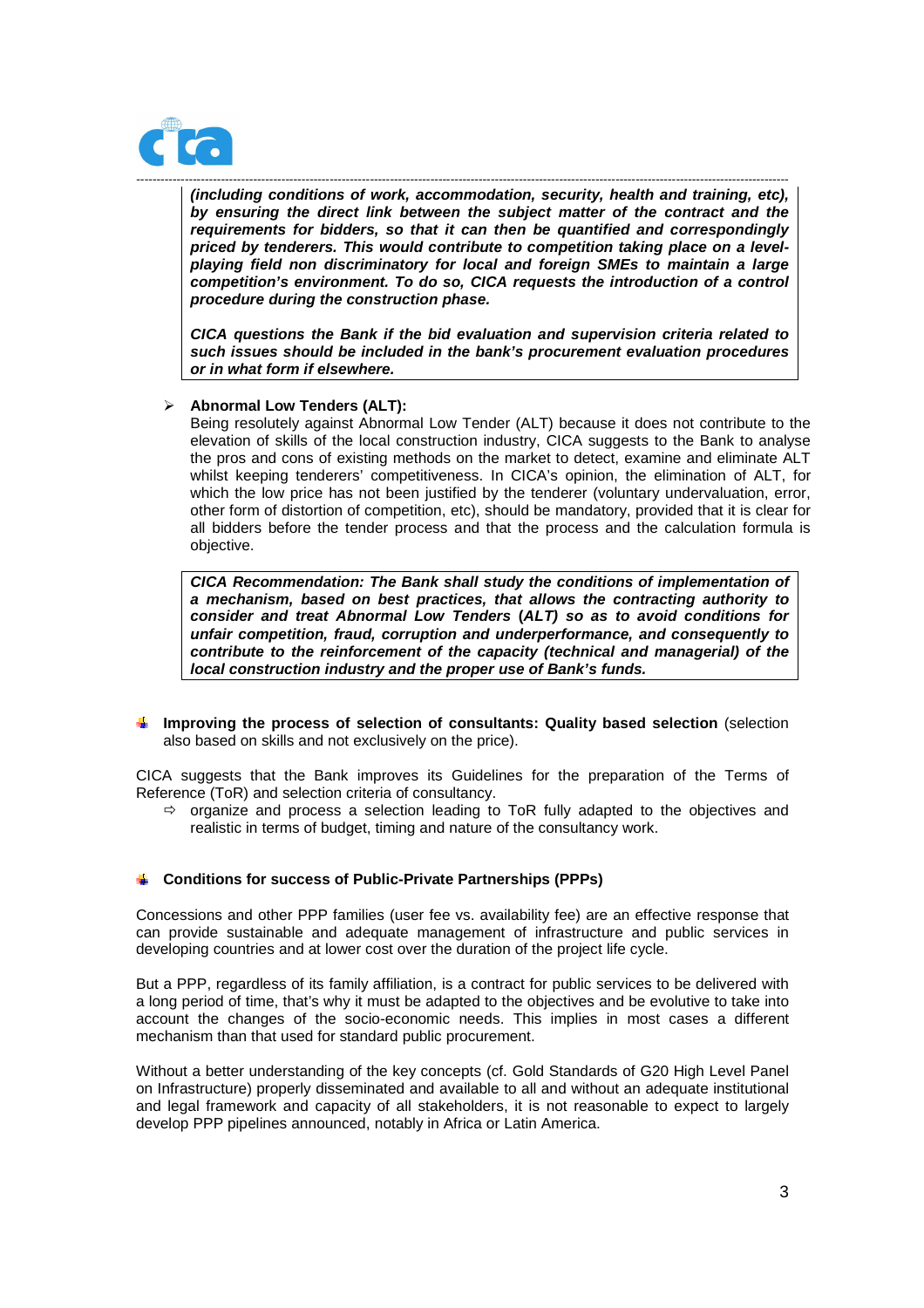

To address these needs, CICA has developed essential conditions gathered in a Vademecum to ensure a simple, didactic and consistent information of Gold Standards, which will be used for training programs in partnership with ministries and local implementing agencies. This will offer to countries and their contracting authorities much better chance of long-term success of PPP projects in developing countries.

In addition, CICA suggests to the Bank to support PPPs by helping to mobilize local financing and unbanked local savings (e.g., pension funds, etc).

**CICA Recommendation: CICA suggests to the Bank to take into account the need for elaborating a guide or best practices allowing countries to adopt a basic and common institutional and legal framework on PPPs to edit ensuing adapted Procurement Rules, Standard Bidding Documents and Contract Templates. CICA is ready to participate under the Bank's leadership in this work from lessons learned issued from the large experience of its on-going projects, and will circulate to the Bank for information its upcoming "Vademecum on the conditions for Success of PPPs" (after finalization planned in Fall 2012).** 

#### **Dispute avoidance and dispute settlement**

CICA is of the view that dispute settlement mechanisms as well as efficient alternative dispute resolution technics are essential for the success of international construction contracts and the ultimate tool that allows a contracting party to enforce its rights under the contract. The Bank should then promote the following mechanisms:

#### **Partnering or other similar technics**

#### **Dispute Board:**

Without an effective dispute settlement procedure such as Dispute Boards for large infrastructure projects, economic dislocation and severe cash-flow problems may arise as the settlement of disputes fails to progress in parallel with execution of the works, which can lead to a severe weakening, if not the disappearance of the companies involved, including SMEs from countries benefiting from Bank's support. In the international context, a Dispute Board, which issues binding decisions unless and until overturned at a further forum such as arbitration, best achieves this goal.

Dispute Boards should be further promoted and guidance should be given to the nature of the Board best adapted to the project. The Board should also be rendered more cost effective and their costs should be taken into account in the tender documents.

#### **International Commercial Arbitration:**

A standard international arbitration clause, stipulating a neutral venue for the place of arbitration (e.g., as formulated in the FIDIC/MDB Harmonised Major Works (Construction) Contract), should be included in all World Bank contracts. CICA recommends to the Bank to stipulate in the Loan Agreement with the Borrower that the arbitration agreement with the Contractor comes into force simultaneously with the contract rather than at the time of a dispute or after completion.

#### **Misprocurement:**

CICA suggests the Bank to provide pre-referral process procedures.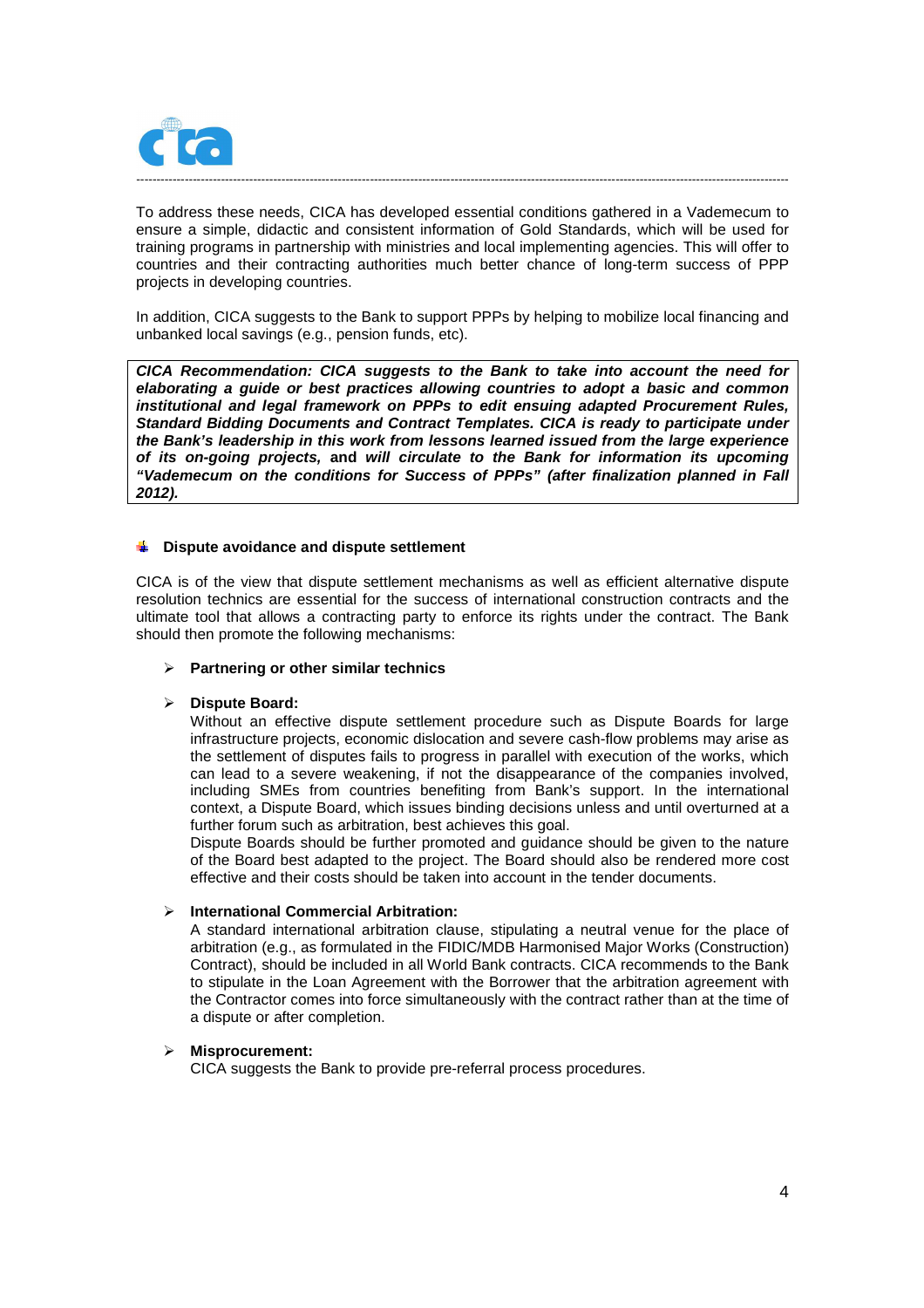

------------------------------------------------------------------------------------------------------------------------------------------------------------------ **CICA Recommendation: Dispute settlement mechanisms are an important element of international construction contracts and the ultimate tool that allows a contracting party to enforce its rights under the contract. CICA appreciates that the World Bank Procurement Guidelines require the Borrower to use international commercial arbitration in a neutral venue as the final option. However and without advocating an increase of procedures, CICA requests that the Bank also provides contractual and on-site dispute settlement tools (e.g., Dispute Boards) that shall be simple, fast, cost effective and binding. Furthermore, the Bank should better facilitate the enforcement of international arbitration awards.** 

- **2. Taking into account the new concepts of public procurement and the broader context of public sector management best practices, what type of changes should the Bank take into consideration in modernizing its procurement policies?** 
	- **Favor the "Most Economically Advantageous Tender" as the best way to deliver Valuefor-Money**
	- $\Rightarrow$  To meet, as detailed into the Request For Proposal (RFP), socio-economic compliance obligations for sustainable development, education, environmental quality and technological support for companies on a long cycle performance and efficiency of supplies...

The borrower must have a choice of the tenders' evaluation:

- $\checkmark$  The weight / scoring of the technical offer (taking into account new qualification criteria) and financial offer may be different depending on the type of contract (e.g., "simple" supply of goods versus global solution with impact on sustainable development, resource savings...)
- $\checkmark$  Some criteria are also included in the World Bank "Program-for-Results" (PforR).

**CICA Recommendation: The Bank should consider, at least in the case of large and/or complex contracts, the introduction of quality aspects, which have to be directly linked to the subject matter of the contract, into the tender procedure and to broaden the scope of the award criteria from price only to technical, social and environmental elements, i.e. the "Most Economically Advantageous Tender". The use of the "Most Economically Advantageous Tender" can be beneficial not only in terms of quality but also regarding cost effectiveness on the life cycle of the project, provided that the project in tender has been prepared according to the principles of the "Well-Prepared Project" (WPP). The WPP concept currently developed by CICA and detailed hereafter (see in question 3, page 3) is a tool that can generate increased value-for-money. The use of these two concepts can launch transparent and non-discriminatory tenders satisfying the best use of aid funds as well as the Development Goals.** 

CICA would most likely support such an approach provided the selection criteria and its application are clearly communicated to all proponents, applied fairly and evenly to all proposals (e.g. use of a fairness monitor), and where proponents are given the opportunity for post award debriefings so as to ascertain how they fared.

## **3. In light of various levels of risks and capacity among borrower agencies, how can the Bank best ensure that funds provided by the Bank are used for the purpose intended?**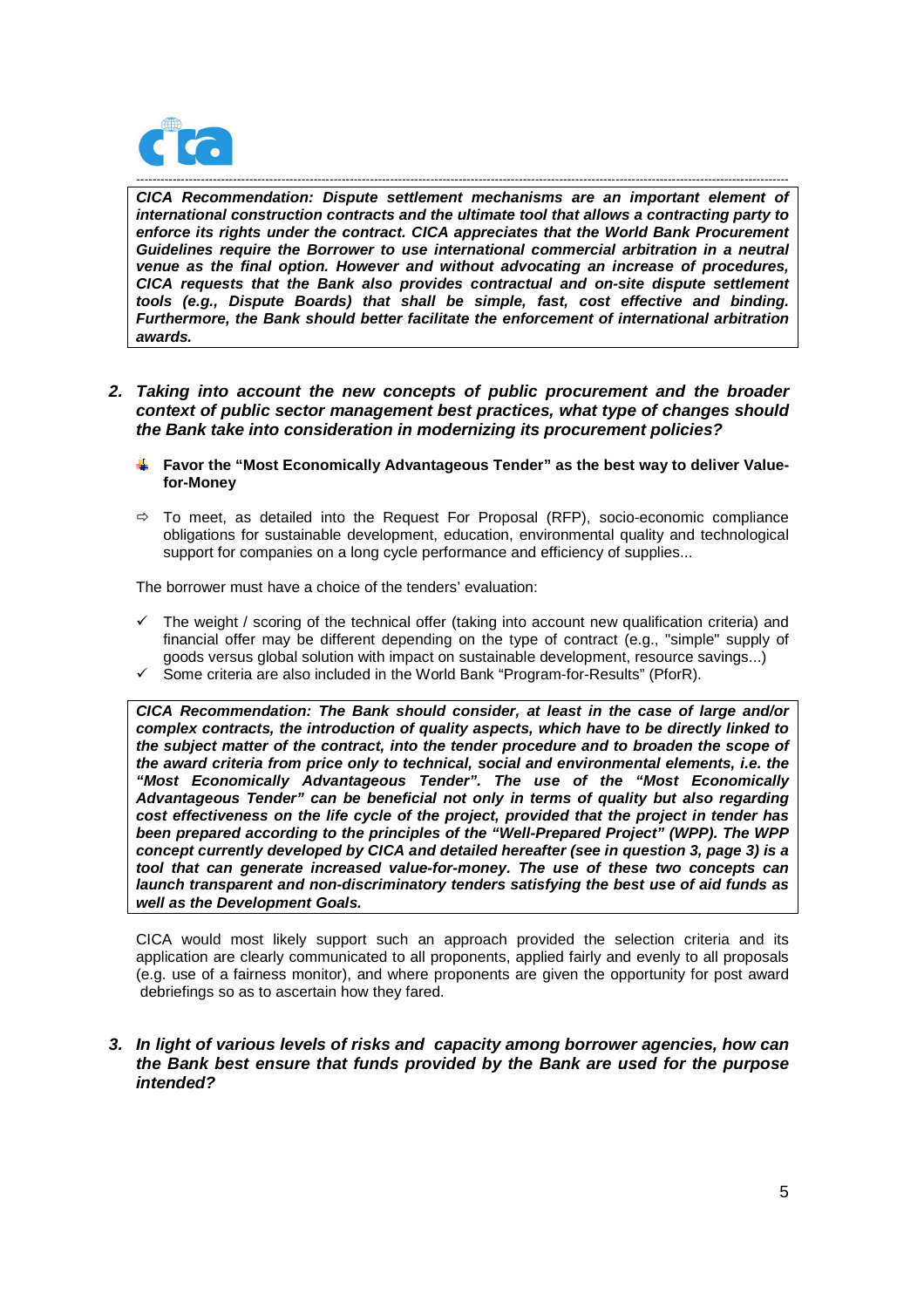

#### ------------------------------------------------------------------------------------------------------------------------------------------------------------------ **Reintroduce the execution control (soft power) and improve the Bank's supervision over the execution of contracts**

### **Strategic tools to develop for the Bank:**

Financial and legal security is critical for companies. While the WB is not a party to the contract, even if "soft power" of the Bank can be exercised during project implementation, it is important to include as part of the Procurement Review the possibility to develop strategic tools and options that are workable for the Bank. Greater involvement in the quality of control is also imperative.

#### **Efficient and timely execution of contracts:**

To cope with the priority concern of MDBs to get efficient and timely execution of contracts, CICA has developed the concept of **Well-Prepared Project (WPP)**, whose main objective is better: i) assessment & risk management for the initial preparation, and ii) definition of the chains of responsibility in the projects. The involvement of and monitoring by the Bank in contract execution were also raised as a critical issue for the review, in particular as regards the control of the logistics chain after the supply of goods and the mobilization of contractors and respect of contractual provisions with regard to access to site, equipment, permits, licenses, etc.

The WPP can allow an **improved aid and fiduciary obligations' effectiveness of World Bank** in its projects by developing a **Guide of Good Practices** that can be disseminated to the all production line. The approach is also expected to be applicable to new issues such as sustainability, green procurement, social environment (including training) and ethics. The WPP should contribute to:

- achievement of consistency
- meeting costs, time schedule and quality targets
- less disputes $4$  and corruption.

#### **Bank Risk Management**

1

**CICA Recommendation: Regarding the Risk Management procedures, the Bank shall optimize its risk management system in relation to the capacity of its Borrowers. Effective risk prevention and avoidance require training programs for WB staff and must be followed by all operative management levels.** 

**To achieve this objective, the functionality and effectiveness of key elements of this system, in particular the operational, non-accounting related internal controlling system and the internal risk system are to be reviewed by Audit Committees of the Bank. Then, any recommendations on the optimization of the Risk Management System resulting from these reviews are to be implemented as soon as possible. In addition and given the importance of this subject, it seems useful and natural that the Bank's Executive Directors are more closely associated.** 

**Regarding the Project Management system, risk mitigation measures have to be agreed by stakeholders and made part of project requirements, and then effectively tracked during project implementation. In case of persistent disagreement, it is recommended to set a Project Management Advisory Board independent of the Employer and Contractor to ensure the efficient and timely** 

<sup>&</sup>lt;sup>4</sup> Early detection of disputes with the establishment of an advanced mechanism for preventing litigation in relation with the item "Dispute avoidance and dispute settlement" detailed in pages 4-5.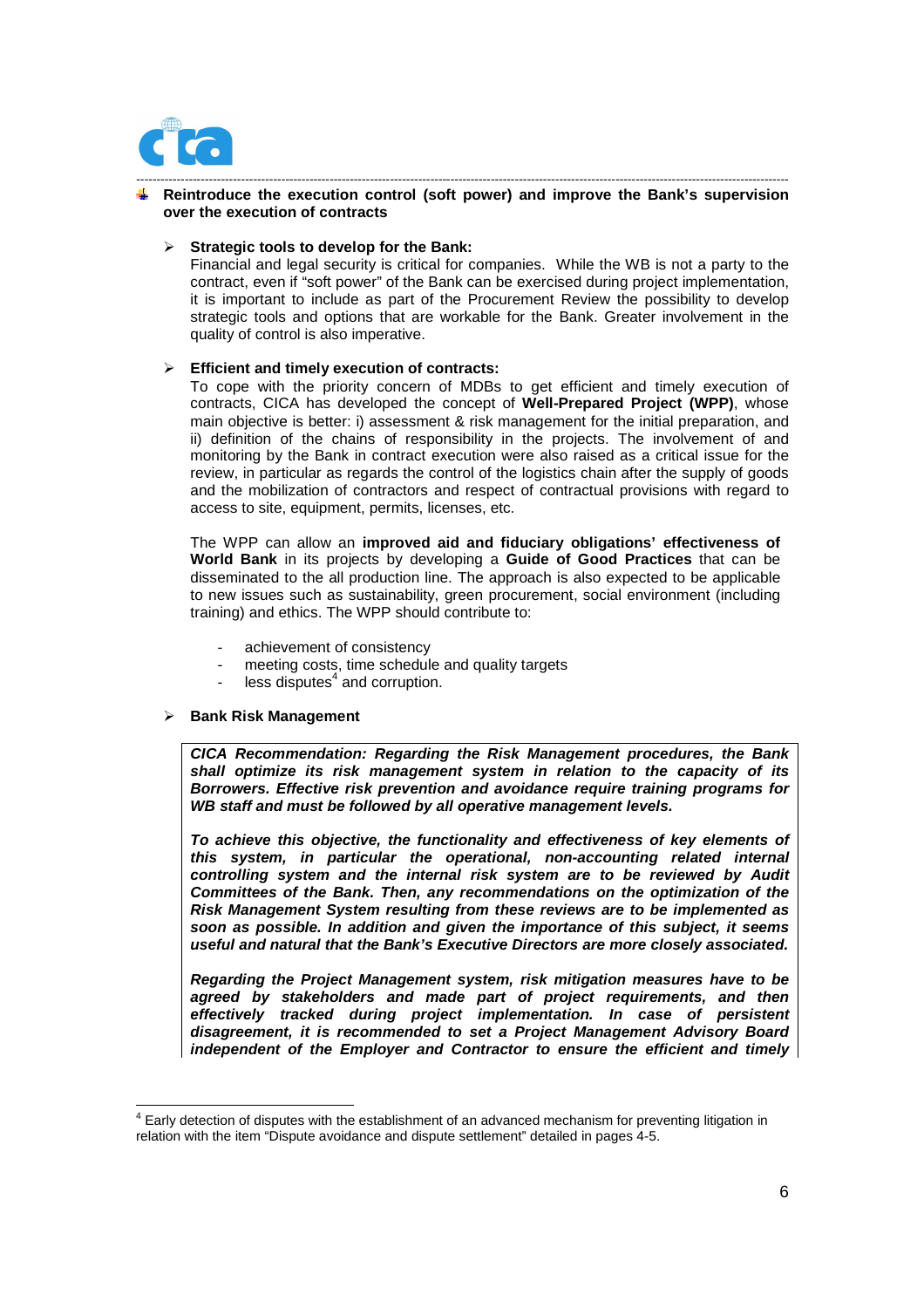

----------------------------------------------------------------------------------------------------------------------------------------------------------------- **execution of contracts. Besides, the Bank must ensure that risks are allocated to the parties in best position to efficiently manage them.** 

### **Deeper engagement on Anti-Corruption Policy**

The "Guidelines on Preventing and Combating Fraud and Corruption in Projects Financed by IBRD Loans and IDA Credits and Grants" (Anti-Corruption Guidelines) dated 15 October 2006 establish that the borrowing country has the obligation to take all appropriate measures to prevent and report any corrupt and fraudulent practices.

CICA holds that an effective anti-corruption policy adopts a holistic approach under which all stakeholders must act simultaneously within their sphere of influence.

**CICA Recommendation: The holistic approach based on an effective anti-corruption policy should lead countries to implement codes of ethics in accordance with the guidelines of the Bank. CICA invites the Bank to consider practical ways to implement these guidelines, which will have to be adapted to the countries' specificities.**

**In addition, CICA suggests to the Bank for its largest contracts to encourage awarding authorities to incorporate elements of the "Construction Sector Transparency Initiative" (CoST initiative) or from the Integrity Pacts<sup>5</sup> , having contractual value, as advocated by Transparency International in the contract.** 

Finally, CICA stresses again that the WPP could favor cost mitigation, time schedule and quality, and is an additional way to reduce situations conducive to corruption.

#### **Fight against the continued decline in consultants' budgets**

Increased budgets for studies and engineering would be largely compensated by the achievement of the project with the initial price and time delivery, delivering as well the quality expected. This justifies the use of WPP.

**4. The Initiating Discussion paper highlights the multiplicity of demands and contexts procurement is serving today – diverse sectors, instruments, delivery mechanisms and clients with varying institutional frameworks and governance conditions. What recommendations could help the Bank best tailor its procurement requirements to meet these diverse and varying demands and needs?**

#### **Best-Fit-Procurement for Prior Review Civil Works Contracts**

CICA observes that the Bank's Operational Policy statement and Bank Procedures still call for the Bank's prior review of procurement documents in relation to high-value and/or complex contracts and that on average 60% of these prior review contracts relate to civil works.

**CICA Recommendation: CICA calls on the World Bank to maintain its oversight role, or any other form resulting in an equivalent result<sup>6</sup> , with respect to the prior review of civil** 

 5 Conclusion of an integrity pact: the parties declare in their contractual conditions to keep the contract clear of corruption.<br><sup>6</sup> See in item i

 $^{\circ}$  See in item "Capacity Building" page 9.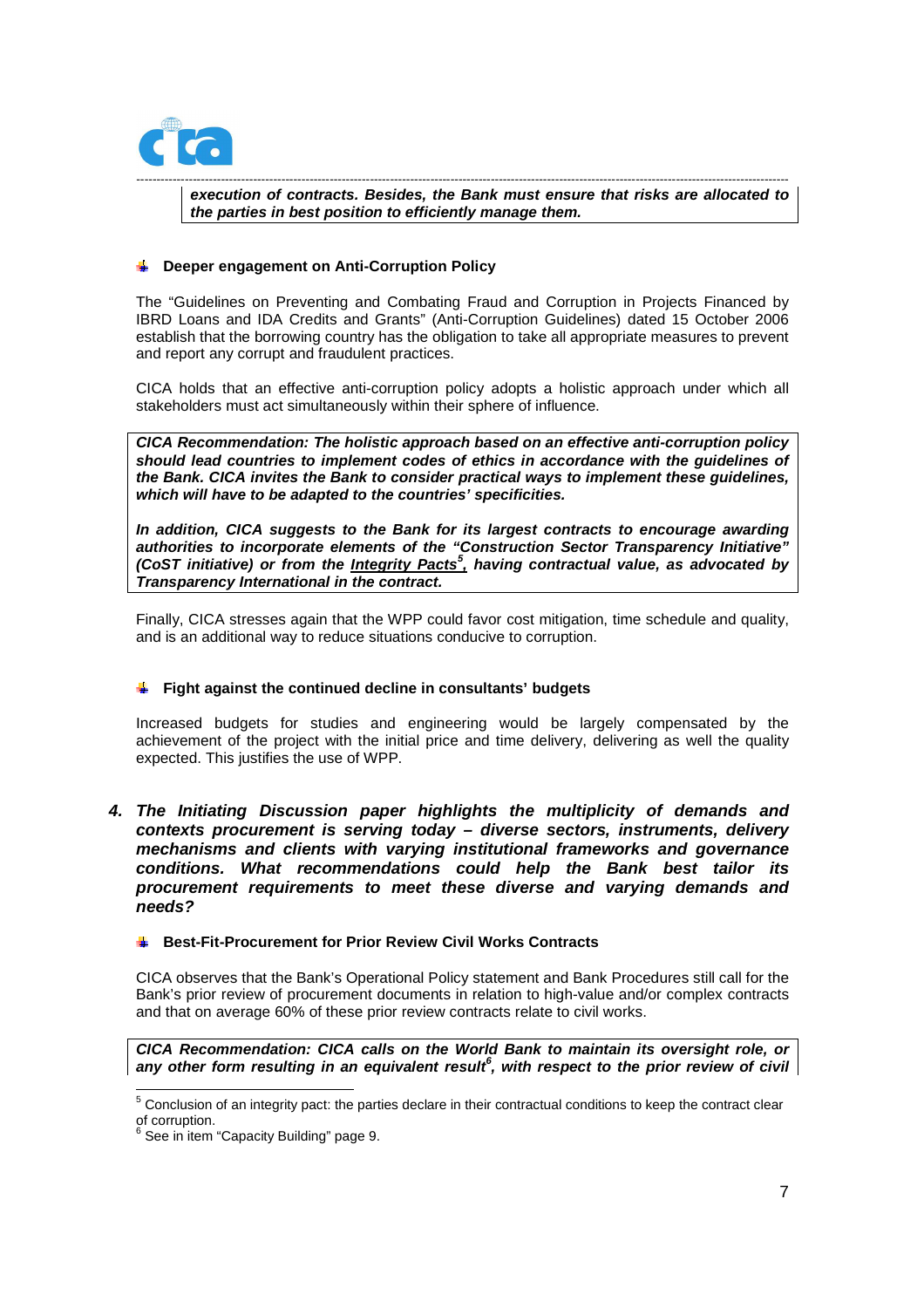

----------------------------------------------------------------------------------------------------------------------------------------------------------------- **works contracts – at least for the "Top 1.000 contracts" – in order to provide fiduciary assurances throughout the full project cycle from project design up to implementation. CICA suggests that for this limited number of high-value and/or complex contracts, several innovative procurement and contract elements mentioned in this paper, such as Prequalification, Treatment of Abnormally Low Bids, Economically Most Advantageous Tender, are incorporated in the Standard Bidding Documents.**

## **Less "one size fits all" and more "fit for purpose"**:

CICA shares the view of the Bank that it must ensure that the multiplication of different forms of contract does not give rise to too much complexity and make sure to have simple features, operational and easily understandable by the different actors in the field.

**CICA Recommendation: To optimize the contracts available to contracting authorities, CICA suggests the Bank to provide contract templates based, for example, on three inputs: sectorial, nature of the contract (the simplest to the most global) and common law / civil law.** 

## **The positive contribution of Civil Law to the review of Procurement rules**

Experience shows that the provisions and practices of Civil Law can better achieve the objectives of the Bank and deliver a better legal and contractual security allowing to:

- reach the objectives of the Bank
- reduce the cost and time of transaction
- support an efficient and prompt treatment of disputes.

**CICA Recommendation: CICA suggests to the Bank to study how to introduce efficient principles of Civil Law in the Procurement Review applicable in both Civil Law and Common law Countries.** 

## **5. What could the Bank do to simplify and streamline its current policies and to take advantage of the potential gains offered by e-procurement and IT-based tools?**

CICA appreciates and acknowledges that E-procurement and IT tools might bring several advantages to the procurement of construction works, in particular by increasing transparency, enabling a more effective fight against corruption, and reducing bureaucracy in the phase preceding the submission of tenders and following the tender award.

However, CICA questions whether a computerized award system is the best solution in the case of large and complex works where the merit of each technical proposal should be positively acknowledged by an experienced tender committee.

**CICA Recommendation: The adoption of a public electronic procurement platform may potentially bring many benefits for the businesses involved in public procurement, such as simplicity, transparency, more business opportunities, security and trust, provided that the entire mechanism is reliable. However, in the case of civil engineering works, Eprocurement and IT tools might be more suitable for standard and small projects rather than for large and complex structures.**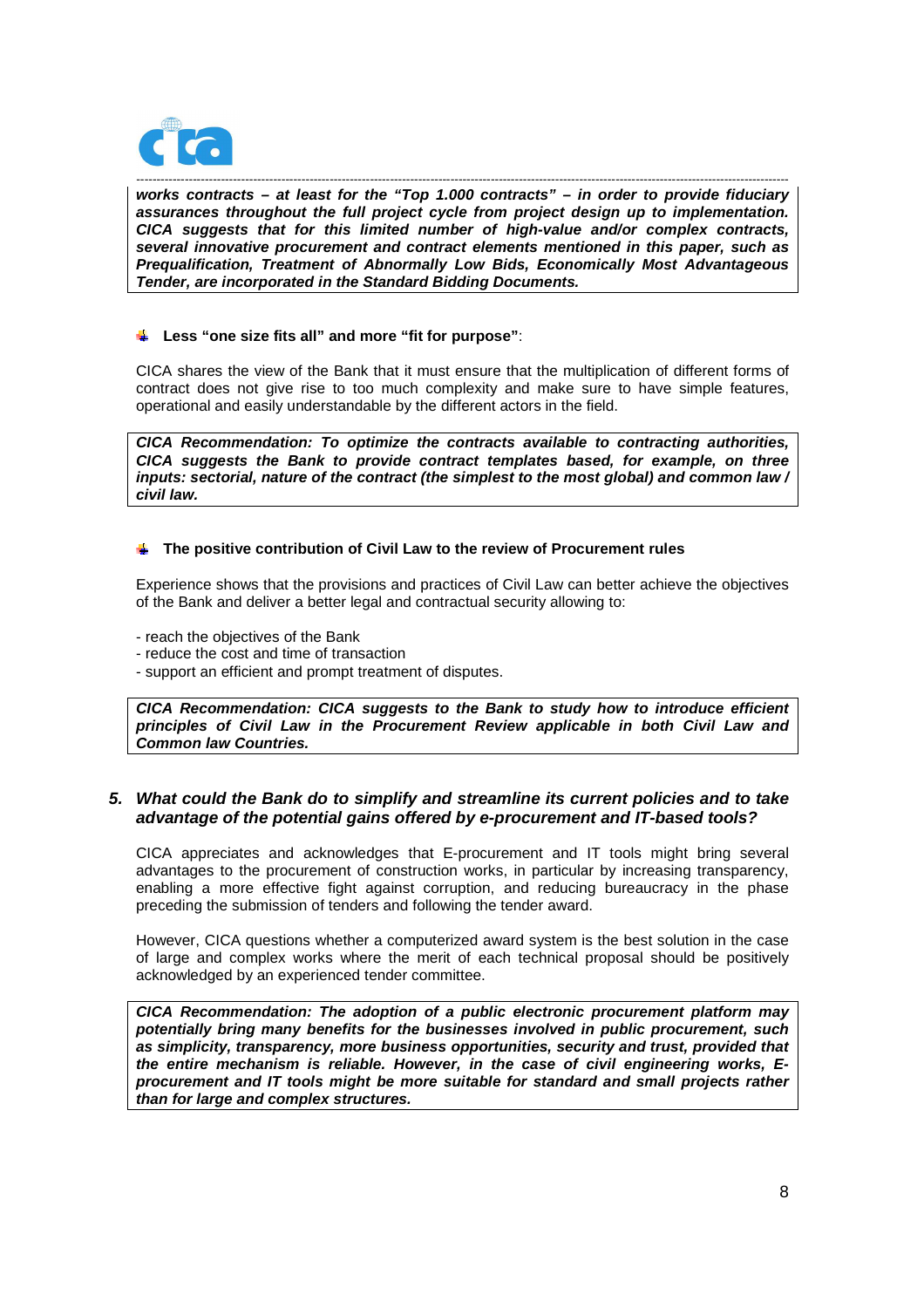

## **6. International consensus calls for use of country systems and harmonization among development partners. What can the Bank do to advance the use of country systems and harmonization among partners?**

## **Capacity Building**

Capacity Building is an instrument that meets the objectives of the Bank. But it is a major issue difficult to address.

Capacity Building can have universal value only if all donors effectively harmonize their country procurement systems. Failing to realize this, it would generate distortions of competition and discriminations.

CICA supports the commitment of the Bank to promote country systems and harmonisation, in particular in its co-operation with emerging donors, in order to establish a true international consensus on the use of these two principles. In its co-operation with borrowers, the Bank should lead a **country dialogue addressing the systematic weakness and the potential and conditions for gap-filling measures**.

On the technical level, the Bank should increase **financial and technical support for capacity building with local institutions / procurement staff / companies / professional organizations**. The development of local industries raises questions of ownership given the current evolution of global trade and has impact on such critical issues as preferences. The development of local industries shall be contemplated in the Bank procurement policy. One suggestion is to include mandatory training as part of contract execution when the tender is granted to large and experienced Contractors.

**CICA Recommendation: CICA suggests that Capacity Building should keep on being part of the Bank's policy. How would the Bank effectively choose which countries to focus on capacity building activities? The choice can be made based on the results of a Self-Assessment Programme of Local Rules of Procurement led by the country. The programme will be developed in a framework involving the country authorities in charge of public procurement, the World Bank and an expert group composed of North/South representatives from the private sector (engineering and contractors), international organizations including those of donors (members of the OCDE Development Assistance Committee – DAC), other MDBs and bilateral development agencies as well as representatives of civil society.** 

**The results of the self-assessment will then be reviewed by the expert group and a capacity building programme will be set up, based on the findings and recommendations resulting from the identification of lacking knowledge and practice areas, and implemented with the financing from MDBs or the use of Trust Funds.** 

#### **Increase harmonization among partners**

**CICA Recommendation: The Bank being party to international commitments on harmonization and convergence to enhance the effectiveness of development programs with specific actions to be taken to strengthen procurement capabilities of recipient countries, this requires the Bank along with other donors, i.e. MDBs but also bilateral development agencies and private donors, to strengthen their financial cooperation for large projects and their harmonization efforts that the Bank leads around international procurement standards. These efforts are all the more necessary that we see increasingly large projects with multisource funding, with the aim of involving the private sector. Their**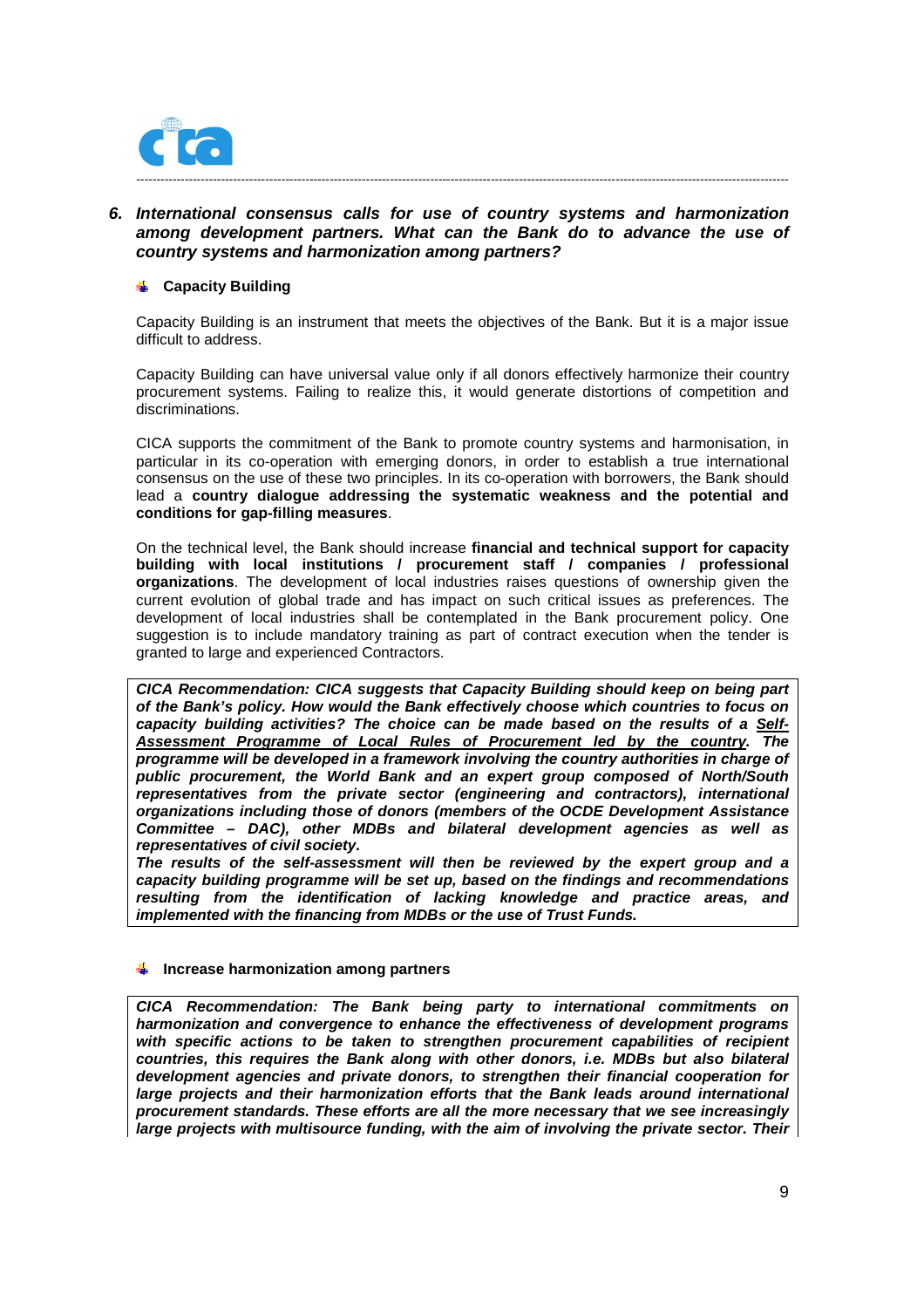

----------------------------------------------------------------------------------------------------------------------------------------------------------------- **regional dimension justifies a greater compatibility of country procurement systems in order to achieve these projects.** 

## **7. What suggestions do you have to monitor and evaluate the Bank's Procurement policies and assess their impact and effectiveness?**

### **Supervision over the full project cycle is a key element**

For large and/or complex projects, CICA believes that the Bank shall restore the key role of the independent Engineer in important areas such as time, scope, additional works, remedies, time and acceleration, procedure for the acceptance of payments due to the company, etc.

Regarding problems of payment, we must ensure that the payments that depend on the Borrower (either the part that directly funds or assistance received through budget support) must be paid to the company within the contractual deadlines.

**CICA Recommendation: CICA suggests the Bank to find solutions to improve the supervision of the project focusing on the role of the independent Engineer, the proper implementation of payments and the full enforcement of arbitral awards in favor of the Contractor.** 

**On this last issue concerning the execution and payment of awards in favor of the Contractor, CICA questions how the Bank can facilitate this process.** 

## **8. Do you have other suggestions to help the Bank develop a proposal for a new policy framework and guiding principles for revisions to the Bank's procurement policies?**

## **Prequalification criteria**

CICA recommends that it is favorable for both employers and the contractors to rely, in the case of major civil engineering projects, on the "pre-qualification or two-stage tender procedure" and to dismiss the "post-qualification or one-stage tender procedure". This approach will not only be more economical as only the contractors included in the short-list will face the high cost related to the submission of the offer, while with the "one-stage tender procedure" all interested contractors will have to incur the cost of the offer with the risk of not being qualified for the evaluation of the offer. It will also lead to a higher standard of competition.

Furthermore, participants in the pre-qualification should be allowed to avail themselves of the financial, economical, technical references of those other companies (i) whose balance-sheets are consolidated with the one of the relevant tenderer (use of references and support of the parent company), or (ii) are one under the influence of the other or submitted to the common influence of a sole decision-making body, provided that in this case it is established that the relevant tenderer actually has available to it the resources of the companies under common influence that are necessary to carry out the contracts.

Last but not least, the World Bank should ask Contracting Authority to only prequalify those bidders that can demonstrate their ability to satisfy MDBs policy goals on environmental and social sustainability may proceed. Against that background, CICA proposes to enlarge the Bank's prequalification procedure with sustainability criteria, such as:

- Certification for Environmental Management (ISO 14001 or internationally recognized equivalent)